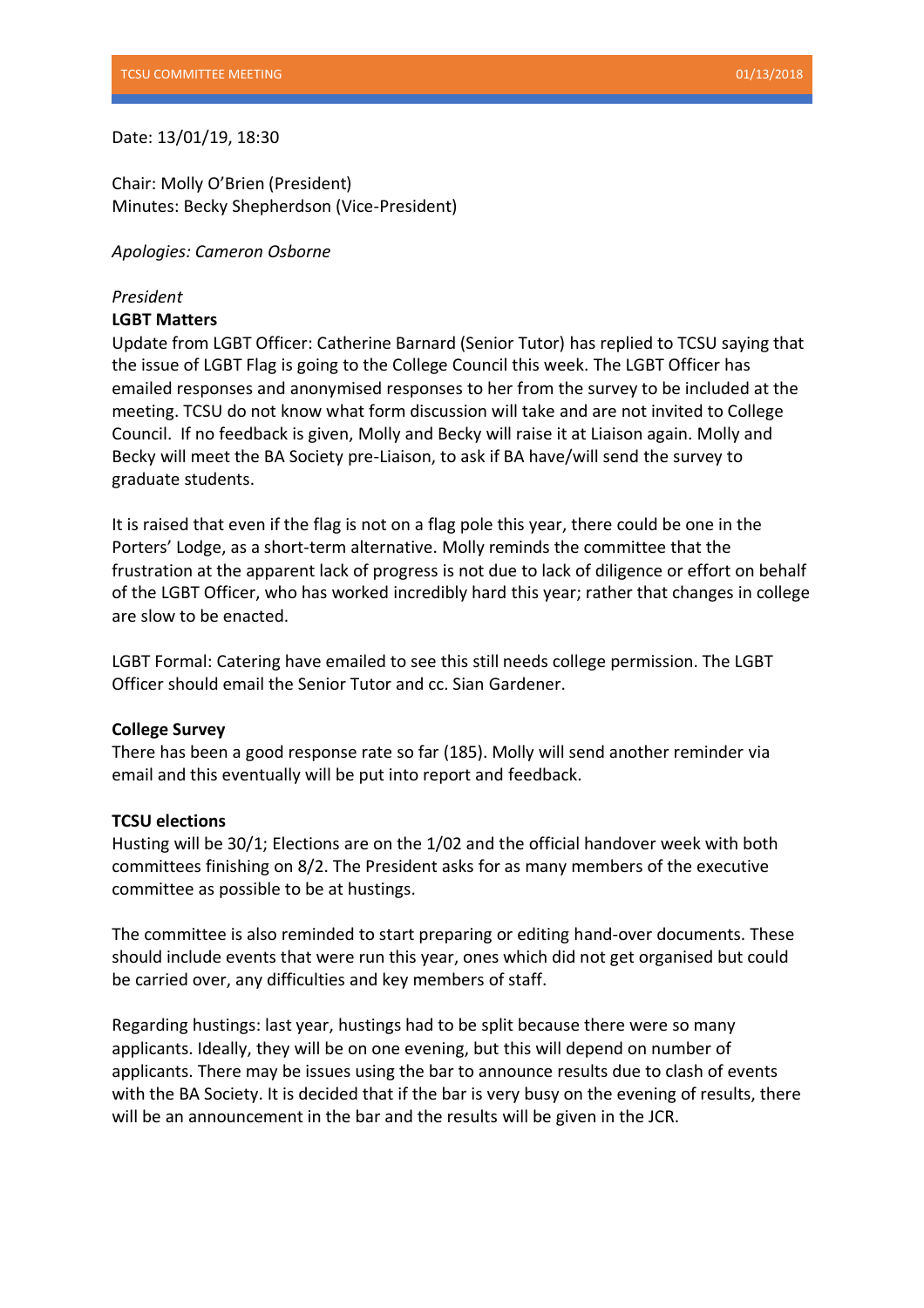### **Freshers' Week budget**

This needs to be prepared for Liaison. The Treasurer is to send this to the Vice-President by 21/1 at midday.

# *Vice-President*

# **BME consultation**

The Vice President asks for an update. The BME Officer says this is going ahead and he has been consulting with active BME members in the college to find a suitable date. He has also posted in the BME students' Facebook group to clarify the difference between the consultation (from TCSU) and the change to the BME formal name (from College). It is suggested he send this information in an email as not all BME students may be in the Facebook group. He should also make it clear that TCSU does not have a view on this matter, it simply wants reflect on changes that have happened in other colleges, and consult our own student body.

The Vice-President suggests that another BME member of the committee and attend and take some brief notes to record proceedings whilst allowing the BME officer to chair the meeting. It is agreed the International Welfare Officer will do this.

#### *Ents*

#### **Handover Bop**

Clare Cellars (the usual venue) is not available on 9/2 and so the date this year will be the 15/1. The venue is yet to reply with prices, but this will include a bar tab. The Male Welfare Officer is to sort the band. Wristbands for a club night afterwards will also be arranged. Due to past events, the Ents Officer is reminded to specify that TCSU will not be held responsible for any damages in Clare Cellars.

# **Open Mic Night**

This has permission from the bar and will take place after the Welfare Formal. The Ents officer will email college ask if any Trinity Students would like to take part. Participants should also provide a list of equipment requirements to the Ents Officer. Due to past problems, she should also add a reminder to keep out offensive material. The Vice-President can help word this.

# **Amnesty International Bop**

A student has emailed to ask if TCSU could financially support an Amnesty bop. The Junior Steward advises that the student would have to apply to set up a society and request funds from the ACC, as TCSU does not support society events. It is pointed out that Pink Week representatives have also asked for charitable funds and were denied on this basis.

It is suggested they also speak to Solidaritee, who secured college funds for a charity bop, and to May Week Imitative, who secured sponsorship from venues and companies for bop supplies.

*Welfare*  **Welfare Room update**